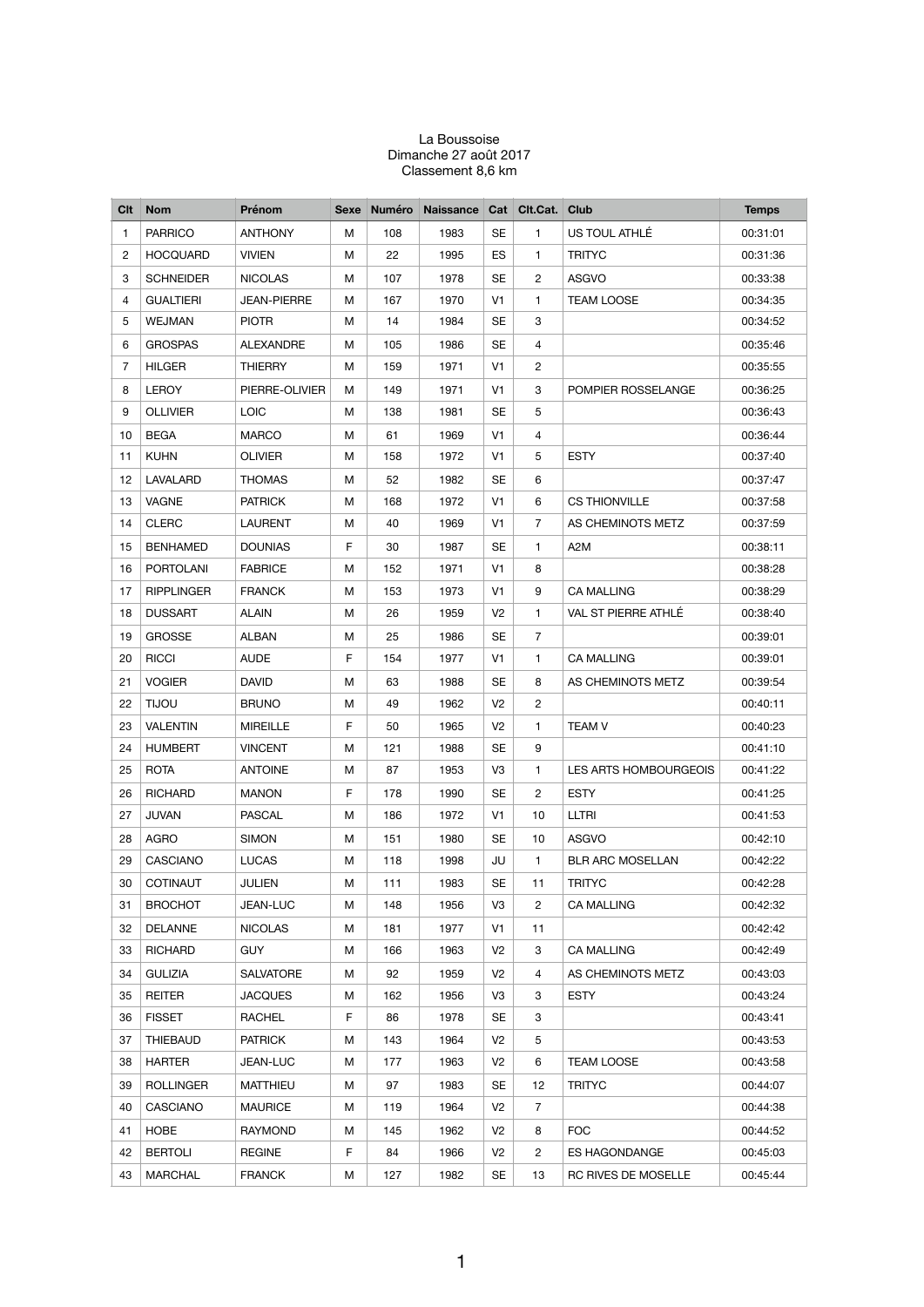| 44 | <b>DOLLER</b>                 | JEAN CLAUDE       | М  | 47             | 1953 | V3             | 4              | LES ARTS HOMBOURGEOIS | 00:45:58 |
|----|-------------------------------|-------------------|----|----------------|------|----------------|----------------|-----------------------|----------|
| 45 | <b>LOUET</b>                  | <b>ADELINE</b>    | F  | 66             | 1992 | SE             | 4              | PHOENIX 57            | 00:46:00 |
| 46 | <b>MICHEL</b>                 | <b>CEDRIC</b>     | M  | 68             | 1989 | SE             | 14             | <b>BOUSSE</b>         | 00:46:10 |
| 47 | <b>GAROUTE</b>                | <b>GERARD</b>     | М  | $\overline{2}$ | 1958 | V <sub>2</sub> | 9              |                       | 00:46:27 |
| 48 | <b>TROESTLER</b>              | <b>MAURICE</b>    | м  | 193            | 1952 | V <sub>3</sub> | 5              |                       | 00:46:28 |
| 49 | SOZZI                         | <b>SERGE</b>      | м  | 125            | 1957 | V <sub>3</sub> | 6              | LES ARTS HOMBOURGEOIS | 00:46:34 |
| 50 | LITZENBURGER                  | <b>GUY</b>        | М  | 75             | 1947 | V4             | $\mathbf{1}$   |                       | 00:46:47 |
| 51 | <b>DENIZE</b>                 | <b>EMMANUEL</b>   | М  | 147            | 1963 | V <sub>2</sub> | 10             | LES ARTS HOMBOURGEOIS | 00:46:55 |
| 52 | <b>GRANDFILS SPEY LAURENT</b> |                   | М  | 102            | 1971 | V <sub>1</sub> | 12             |                       | 00:46:56 |
| 53 | <b>NOCENTINI</b>              | JEROME            | М  | 81             | 1977 | V <sub>1</sub> | 13             | RC RIVES DE MOSELLE   | 00:46:56 |
| 54 | <b>LEMAIRE</b>                | <b>DELPHINE</b>   | F  | 172            | 1978 | SE             | 5              |                       | 00:47:27 |
| 55 | <b>BORDRON</b>                | <b>RAYMOND</b>    | М  | 176            | 1954 | V3             | 7              | <b>ES HAGONDANGE</b>  | 00:47:34 |
| 56 | <b>COUTEAU</b>                | JOCELYNE          | F  | 141            | 1961 | V <sub>2</sub> | 3              | <b>FOC</b>            | 00:48:04 |
| 57 | <b>BOCCI</b>                  | <b>CHRISTOPHE</b> | М  | 95             | 1971 | V <sub>1</sub> | 14             |                       | 00:48:13 |
| 58 | <b>THIL</b>                   | <b>CORALIE</b>    | F. | 188            | 1986 | SE             | 6              |                       | 00:48:25 |
| 59 | <b>COLLET</b>                 | ALAIN             | М  | 38             | 1964 | V <sub>2</sub> | 11             | CO BLENOD             | 00:48:42 |
| 60 | <b>CHERRIER</b>               | <b>JASON</b>      | м  | 58             | 1995 | ES             | $\overline{2}$ |                       | 00:48:52 |
| 61 | JOUSSERAND                    | <b>PERRINE</b>    | F  | 51             | 1982 | SE             | 7              |                       | 00:48:57 |
| 62 | <b>BUI VAN</b>                | <b>ANTOINE</b>    | М  | 80             | 1981 | SE             | 15             |                       | 00:48:58 |
| 63 | <b>CHOBAUT</b>                | CAROLE            | F. | 79             | 1984 | SE             | 8              |                       | 00:48:58 |
| 64 | <b>VOULIOT</b>                | <b>ERIC</b>       | М  | 129            | 1970 | V <sub>1</sub> | 15             |                       | 00:49:06 |
| 65 | AMBIEHL                       | <b>CHRISTIAN</b>  | М  | 17             | 1957 | V <sub>3</sub> | 8              |                       | 00:49:33 |
| 66 | <b>KUHN</b>                   | SARAH             | F  | 157            | 2001 | CA             | 1              | <b>ESTY</b>           | 00:49:46 |
| 67 | <b>SAUTY</b>                  | <b>ADRIEN</b>     | м  | 23             | 1981 | SE             | 16             | <b>BATMAN TEAM</b>    | 00:49:46 |
| 68 | <b>GUENEBAUT</b>              | <b>MICHEL</b>     | M  | 115            | 1984 | SE             | 17             | <b>BOUSSE</b>         | 00:50:00 |
| 69 | <b>RENNIE</b>                 | <b>COLIN</b>      | м  | 11             | 2004 | BE             | $\mathbf{1}$   |                       | 00:50:07 |
| 70 | <b>RENNIE</b>                 | <b>FRANCOIS</b>   | м  | 10             | 1980 | SE             | 18             |                       | 00:50:14 |
| 71 | <b>NAPOLI</b>                 | <b>TONY</b>       | М  | 20             | 1969 | V <sub>1</sub> | 16             |                       | 00:50:16 |
| 72 | <b>LENTZ</b>                  | <b>VIRGINIE</b>   | F  | 44             | 1971 | V <sub>1</sub> | $\overline{2}$ | PASS J'AIME COURIR    | 00:50:18 |
| 73 | DANIEL                        | AUDREY            | F. | 93             | 1978 | SE             | 9              |                       | 00:50:20 |
| 74 | <b>PELTIER</b>                | <b>KARINE</b>     | F. | 187            | 1972 | V1             | 3              |                       | 00:50:25 |
| 75 | <b>BERNARD</b>                | <b>ETHAN</b>      | M  | 500            | 0    | SE             | 19             |                       | 00:50:35 |
| 76 | <b>JACQUES</b>                | <b>KEVIN</b>      | М  | 116            | 1991 | SE             | 20             |                       | 00:51:00 |
| 77 | <b>POINSIGNON</b>             | MAGALI            | F  | 55             | 1981 | SE             | 10             | RUN DECATH SEMECOURT  | 00:51:29 |
| 78 | KHARBALA                      | MLLAL             | м  | 164            | 1964 | V <sub>2</sub> | 12             |                       | 00:51:48 |
| 79 | <b>MONACO</b>                 | <b>CELINE</b>     | F  | 201            | 1979 | SE             | 11             |                       | 00:52:02 |
| 80 | CHEDRU                        | <b>ISABELLE</b>   | F  | 155            | 1966 | V <sub>2</sub> | 4              |                       | 00:52:42 |
| 81 | <b>VALENTE</b>                | <b>CATHERINE</b>  | F  | 33             | 1966 | V <sub>2</sub> | 5              | LES ARTS HOMBOURGEOIS | 00:52:51 |
| 82 | <b>TURCI</b>                  | SERGE             | м  | 53             | 1949 | V3             | 9              | LES ARTS HOMBOURGEOIS | 00:52:52 |
| 83 | <b>KENANE</b>                 | ABDELKADER        | М  | 139            | 1938 | V4             | 2              | OCT <sub>55</sub>     | 00:52:57 |
| 84 | <b>ALLART</b>                 | JULIEN            | М  | 32             | 1988 | SE             | 21             |                       | 00:53:05 |
| 85 | <b>CHRISTMANN</b>             | <b>DENIS</b>      | M  | 185            | 1955 | V3             | 10             |                       | 00:53:19 |
| 86 | <b>BATTISELLA</b>             | <b>AURELIE</b>    | F  | 82             | 1979 | SE             | 12             |                       | 00:53:32 |
| 87 | <b>STROJAZZO</b>              | <b>PAUL</b>       | М  | 113            | 1978 | SE             | 22             | <b>BOUSSE</b>         | 00:53:33 |
| 88 | <b>HECHT DUBUY</b>            | <b>AURORE</b>     | F. | 46             | 1982 | SE             | 13             |                       | 00:53:37 |
| 89 | LAHAXE                        | PIERRE-EMMANU     | м  | 133            | 1993 | SE             | 23             | <b>MARATOM</b>        | 00:53:54 |
| 90 | <b>MICHEL</b>                 | JORDAN            | М  | 134            | 1991 | SE             | 24             |                       | 00:53:54 |
| 91 | <b>LORENZINI</b>              | SARAH             | F  | 31             | 1988 | SE             | 14             |                       | 00:54:08 |
|    |                               |                   |    |                |      |                |                |                       |          |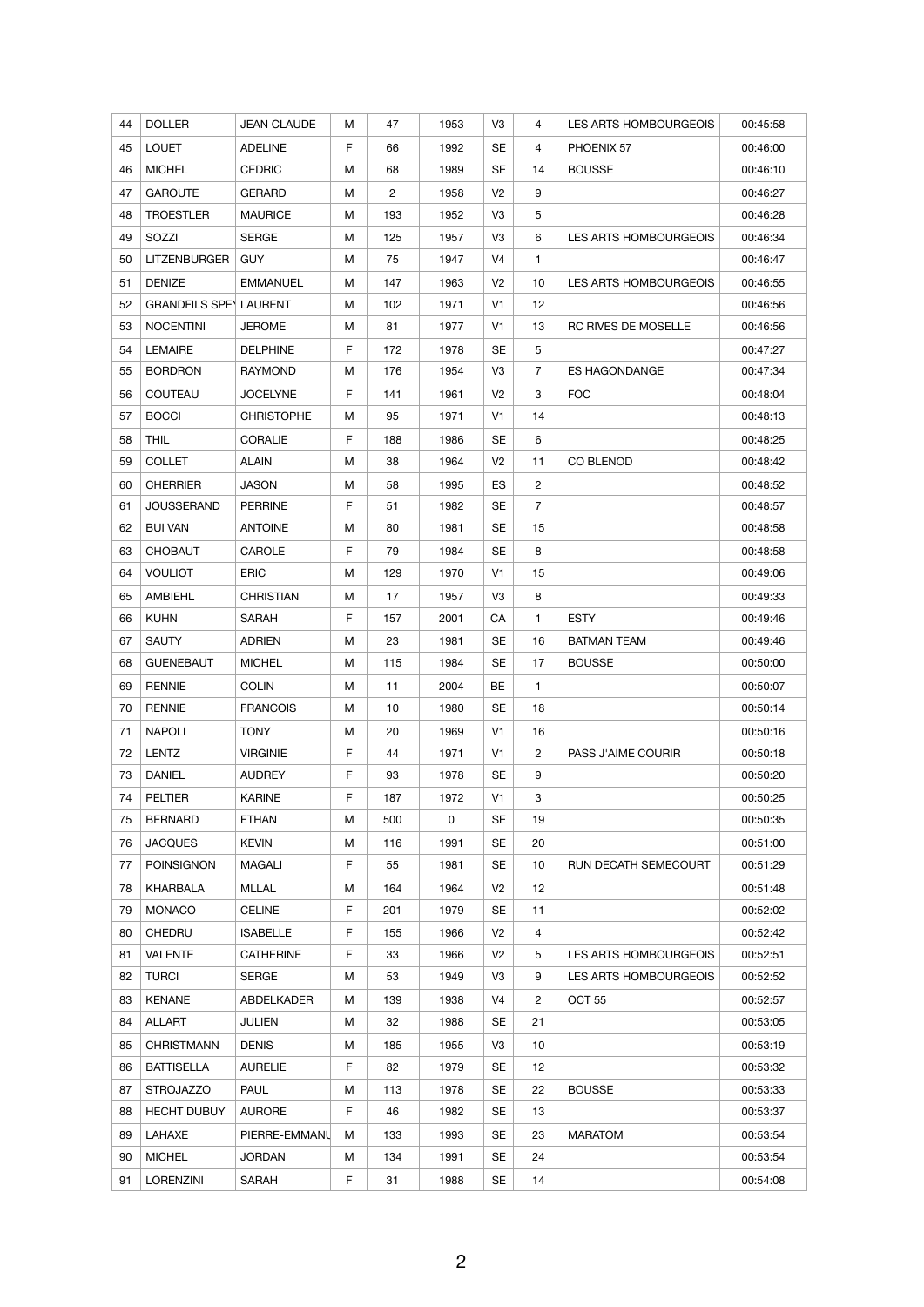| 92  | <b>MAJEK</b>       | <b>CAMILLE</b>    | F. | 174 | 1992 | SE             | 15             |                            | 00:54:11 |
|-----|--------------------|-------------------|----|-----|------|----------------|----------------|----------------------------|----------|
| 93  | <b>JANTET</b>      | <b>MARION</b>     | F  | 12  | 1984 | SE             | 16             | <b>BOUSSE</b>              | 00:54:14 |
| 94  | <b>RENNIE</b>      | <b>JULIE</b>      | F  | 9   | 1980 | SE             | 17             |                            | 00:54:24 |
| 95  | <b>REINHARDT</b>   | <b>DELPHINE</b>   | F  | 94  | 1981 | SE             | 18             |                            | 00:54:35 |
| 96  | <b>BARAN</b>       | <b>PASCAL</b>     | M  | 140 | 1968 | V1             | 17             |                            | 00:54:45 |
| 97  | <b>HENGER</b>      | <b>LUDIVINE</b>   | F. | 42  | 1983 | SE             | 19             |                            | 00:55:00 |
| 98  | <b>NAPOLI</b>      | SARAH             | F  | 18  | 1995 | ES             | $\mathbf{1}$   |                            | 00:55:03 |
| 99  | <b>RYMKIEWICZ</b>  | MARIE             | F  | 73  | 1992 | SE             | 20             |                            | 00:55:09 |
| 100 | <b>RYMKIEWICZ</b>  | JULIE             | F  | 74  | 1992 | SE             | 21             |                            | 00:55:09 |
| 101 | <b>SCHMITT</b>     | <b>BERNARD</b>    | M  | 109 | 1953 | V <sub>3</sub> | 11             |                            | 00:55:31 |
| 102 | <b>BURKHARD</b>    | <b>LAURENCE</b>   | F  | 16  | 1973 | V <sub>1</sub> | 4              | LES ARTS HOMBOURGEOIS      | 00:56:02 |
| 103 | <b>BRO</b>         | <b>EMILIE</b>     | F. | 123 | 1990 | SE             | 22             | <b>JS BOUSSE</b>           | 00:56:05 |
| 104 | <b>AUBERT</b>      | PAUL CHARLES      | м  | 120 | 1965 | V <sub>2</sub> | 13             |                            | 00:56:19 |
| 105 | <b>WERKMEISTER</b> | <b>STEPHANE</b>   | М  | 96  | 1980 | SE             | 25             |                            | 00:56:23 |
| 106 | <b>DOSSIN</b>      | ANNE              | F  | 29  | 1984 | SE             | 23             |                            | 00:56:41 |
| 107 | <b>CLOAREC</b>     | <b>YVES</b>       | м  | 3   | 1944 | V <sub>4</sub> | 3              |                            | 00:57:04 |
| 108 | <b>CAMERLING</b>   | ANNE GAELLE       | F. | 103 | 1986 | SE             | 24             |                            | 00:57:43 |
| 109 | COCCOLO            | AMALIA            | F  | 98  | 1963 | V <sub>2</sub> | 6              | LES FOULÉES DE TOM         | 00:58:17 |
| 110 | <b>POTUT</b>       | <b>FANNY</b>      | F  | 173 | 1983 | SE             | 25             |                            | 00:58:18 |
| 111 | <b>LEGUIL</b>      | <b>PIERRE</b>     | M  | 67  | 1952 | V <sub>3</sub> | 12             |                            | 00:58:19 |
| 112 | <b>DEGENEVE</b>    | <b>DENIS</b>      | M  | 36  | 1957 | V <sub>3</sub> | 13             | <b>CA MALLING</b>          | 00:58:24 |
| 113 | <b>BERON</b>       | <b>ISABELLE</b>   | F  | 4   | 1962 | V <sub>2</sub> | $\overline{7}$ | PHOENIX 57                 | 00:58:25 |
| 114 | VARACHAUD          | <b>FREDERIC</b>   | м  | 160 | 1965 | V <sub>2</sub> | 14             |                            | 00:59:08 |
| 115 | <b>METZINGER</b>   | <b>LOIC</b>       | M  | 131 | 1992 | SE             | 26             |                            | 00:59:09 |
| 116 | <b>CHEVALIER</b>   | <b>CLAIRE</b>     | F  | 130 | 1991 | SE             | 26             |                            | 00:59:10 |
| 117 | <b>WINTZER</b>     | <b>VINCENT</b>    | M  | 114 | 1961 | V <sub>2</sub> | 15             |                            | 00:59:16 |
| 118 | LAI                | <b>PIETRO</b>     | M  | 196 | 1954 | V <sub>3</sub> | 14             | <b>BOXE HAYANGE</b>        | 00:59:17 |
| 119 | <b>AUBERTIN</b>    | ANN               | F  | 122 | 0    | SE             | 27             |                            | 00:59:19 |
| 120 | <b>LEHMANN</b>     | <b>FRANCK</b>     | M  | 195 | 1966 | V <sub>2</sub> | 16             |                            | 00:59:21 |
| 121 | <b>ROYER</b>       | ANNE              | F  | 189 | 1971 | V <sub>1</sub> | 5              | <b>RUN DECAT SEMECOURT</b> | 00:59:26 |
| 122 | <b>DIDELOT</b>     | <b>CORINNE</b>    | F  | 48  | 1968 | V <sub>1</sub> | 6              | RUN FASTER AND SHUT UP     | 00:59:29 |
| 123 | <b>BOUTEILLE</b>   | <b>BRIGITTE</b>   | F  | 146 | 1960 | V <sub>2</sub> | 8              | LES ARTS HOMBOURGEOIS      | 00:59:48 |
| 124 | <b>EHRMINGER</b>   | <b>GRAZIELLA</b>  | F  | 57  | 1959 | V <sub>2</sub> | 9              | LES ARTS HOMBOURGEOIS      | 00:59:48 |
| 125 | CAYETANOT          | <b>PATRICK</b>    | Μ  | 1   | 1959 | V <sub>2</sub> | 17             |                            | 01:00:02 |
| 126 | <b>GUARASCIO</b>   | Ignace            | М  | 142 | 1947 | V4             | 4              | ROMBAS AC                  | 01:00:03 |
| 127 | <b>KOLTES</b>      | KATHY             | F  | 163 | 1978 | SE             | 28             |                            | 01:00:18 |
| 128 | VALIZADEH          | ROUZBEH           | М  | 190 | 1970 | V <sub>1</sub> | 18             |                            | 01:00:39 |
| 129 | <b>MAPELLI</b>     | <b>FLORA</b>      | F  | 90  | 1987 | SE             | 29             | RUN DECATH SEMECOURT       | 01:00:58 |
| 130 | <b>BERNARD</b>     | GERALD            | M  | 91  | 1979 | SE             | 27             |                            | 01:01:00 |
| 131 | <b>SOULIER</b>     | AGATHE            | F  | 110 | 1979 | SE             | 30             | A2M                        | 01:01:04 |
| 132 | <b>RINGLER</b>     | LAURENT           | М  | 69  | 1973 | V <sub>1</sub> | 19             |                            | 01:01:25 |
| 133 | <b>FOURNEL</b>     | <b>EMMANUELLE</b> | F  | 112 | 1979 | SE             | 31             | <b>RT TERVILLOIS</b>       | 01:01:35 |
| 134 | <b>CARATOZZOLO</b> | <b>DOMINIQUE</b>  | М  | 45  | 1955 | V3             | 15             |                            | 01:02:28 |
| 135 | <b>HUET</b>        | ALEXANDRA         | F  | 156 | 1977 | V1             | $\overline{7}$ |                            | 01:03:02 |
| 136 | <b>MULLER</b>      | <b>GUY</b>        | М  | 165 | 1961 | V <sub>2</sub> | 18             |                            | 01:03:12 |
| 137 | <b>GERNEZ</b>      | <b>HERVE</b>      | M  | 126 | 1969 | V1             | 20             |                            | 01:03:20 |
| 138 | <b>SOUR</b>        | <b>JULIE</b>      | F  | 56  | 1983 | SE             | 32             | RUN DECATH YUTZ            | 01:03:32 |
|     |                    |                   |    |     |      |                |                |                            |          |
| 139 | <b>ROYER</b>       | JULIEN            | М  | 76  | 1979 | SE             | 28             |                            | 01:03:34 |